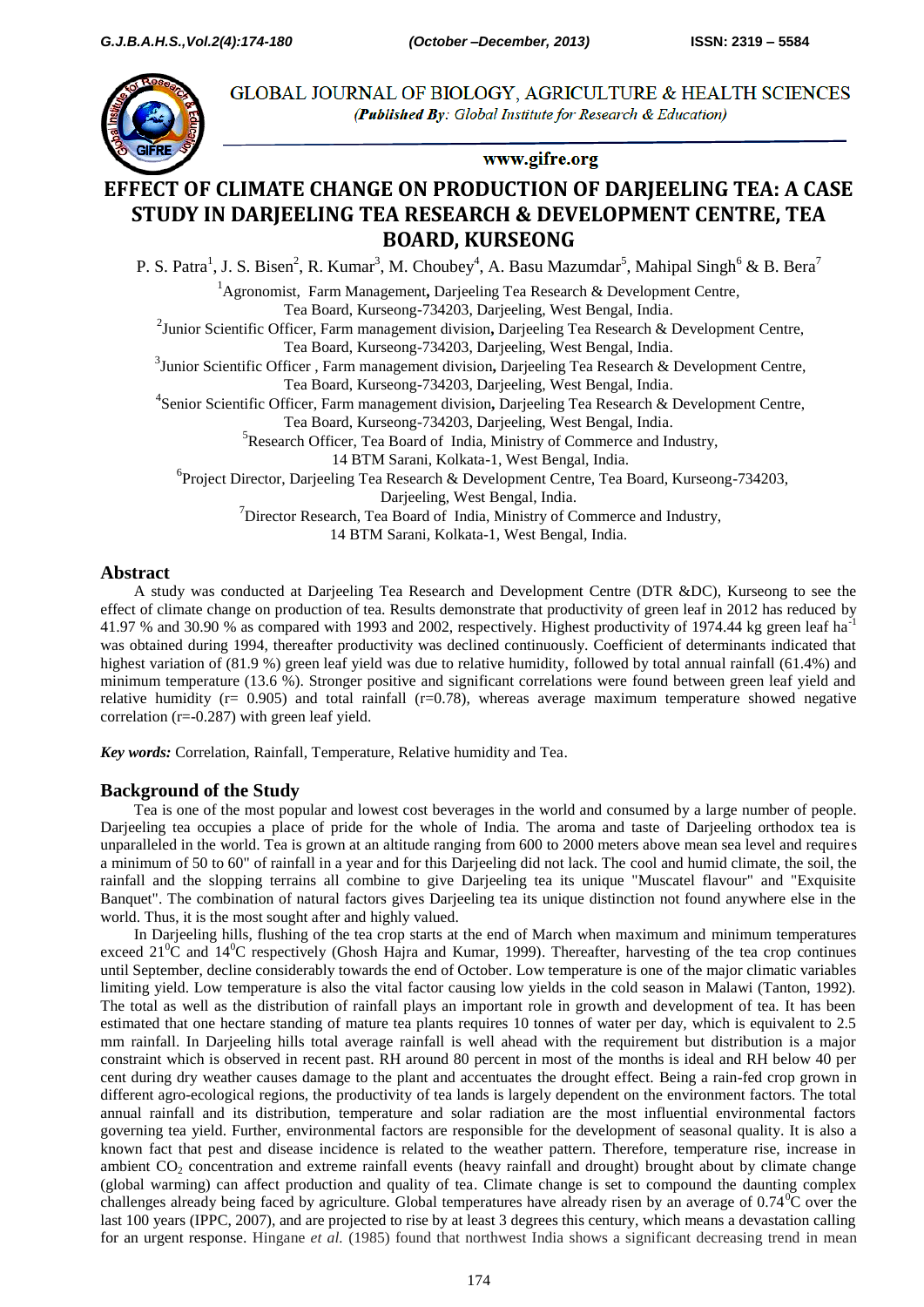#### *G.J.B.A.H.S.,Vol.2(4):174-180 (October –December, 2013)* **ISSN: 2319 – 5584**

temperature in summer  $(0.05^{\circ}C \text{ decade}^{-1})$ , confirmed by Kumar *et al.* (1994) for minimum temperature at the same decreasing rate while maximum temperatures have been steady. The lack of information on the effect of climate change on tea under Darjeeling condition, made an impetus to undertake the present study to achieve the objectives furnished below.

### **Methodology**

The study was conducted at the instructional farm of Darjeeling Tea Research and Development Centre (DTRDC), Tea Board, Kurseong. The farm is situated at  $26.9^{\circ}$  N latitude and  $89^{\circ}$  12' E longitudes and at an elevation of 1240 meters above mean sea level. Top soil is about 45 cm deep and sub soil stony, an Umbric Dystrochrept and sandy loam. Mainly inorganic method of cultivation is practiced and bushes are more than 100 years old. Fertilizers were applied @ 120:  $45:120$  kg NPK ha<sup>-1</sup> yr<sup>-1</sup> in the form of urea, super phosphate and muriate of potash. On an average 28-35 plucking round has to be followed in the farm of DTRDC. Out of 18.48 hectares of farm land, approximately 15-20 % vacancy exists. Most of the green leaf yield comes from old chinery bushes and clones namely T-253, Badamtam-15/1, B-157, B-777, MB-6, K-1/1, HV-39, TTV-1, TS-378, RR-17/144, T-135, T-383, AV-2, T-78 and P-312. To accomplish the objective of this study, data on total plantation area (ha), rainfall, temperature, sunshine hour, relative humidity, type of farming, age of bush, plucking round, name of clones/variety, nutrient management and green leaf yield (kg ha<sup>-1</sup>) of tea for last 20 years were collected from Farm division of Darjeeling Tea Research and Development Centre, Kurseong. Linear correlation analyses were used to determine the association between green leaf, rainfall, temperature and humidity using MS Excel.

#### **Results and Discussion**

The data on total annual rainfall  $\&$  its distribution, mean maximum  $\&$  minimum temperature, relative humidity, sunshine hour and productivity of green leaf of DTRDC for last 20 years are presented in table 1, 2 and 3. It was observed form these data that the rainy season starts from 1<sup>st</sup> week of May and continues up to last week of September having intermittent, drizzling and heavy rainfall. The total annual rainfall varies between 226.64 to 558.03 cm, of which 80% fall during May to September. The temperature range of this area varies from minimum of 7.91-14.93<sup>o</sup>C to maximum of 18.10-20.50<sup>o</sup>C. The average relative humidity of the area varies between 76.64 to 92.71 %. The annual mean sunshine hours as recorded varied from 1.59 to 5.71 hours in a day during the period of this study**.** As a result, the area as a whole is humid and cool except having a winter spell during November to February.

Data presented in table 1 depicted that production of tea in terms of green leaf is declining. The reason of reduction in yield may not be solely due to climatic change but there are so many reasons viz. switching over inorganic to organic cultivation practices, age of tea bushes, density of the plants per unit area, rainfall pattern, steep slope, removal of upper layer of fertile soil due to the erosion, depth of the soil etc. may be the major causes behind the gradual declining in production of Darjeeling Tea in general and DTRDC in particular. From the table 1 it is clear that productivity of green leaf of DTRDC in 2012 has reduced 41.97 % and 30.90 % respectively as compared with 1993 and 2002, respectively. Highest productivity of 1974.44 kg green leaf ha<sup>-1</sup> was obtained during 1994, thereafter productivity was declined continuously. As the farm of Darjeeling Tea Research and Development Centre follow the inorganic method of cultivation so there is no question of yield reduction due to shifting of inorganic to organic cultivation practices. The probable reason may be due to temperature rise, lack of total as well as distribution of rainfall and less humidity, through the influence of these factors on carbohydrate assimilation, respiration, evapo-transpiration, pest and disease infestation, drought and flood incidence and soil degradation. It is observed from table 1 that maximum temperature was rise by  $0.51^{\circ}$ C over the last 20 years while 152.50 cm of total annual rainfall and 16.07 % relative humidity has decreased, leading to overall production declines.

#### *Simple correlation analysis*

Simple correlation analysis revealed that green leaf of tea had highly significant and positive association with total rainfall and humidity (Fig. 1 & 2). Coefficient of determinants indicated that highest variation of  $(81.9\%)$  green leaf yield was due to relative humidity, followed by total annual rainfall (61.4%) and minimum temperature (13.6 %). Stronger positive and significant correlations were found between green leaf yield and relative humidity ( $r= 0.905$ ) and total rainfall ( $r=0.78$ ), whereas average maximum temperature showed negative correlation ( $r=-0.287$ ) with green leaf yield.

### **Conclusion and Recommendation**

Considering the socio-economic importance of the tea industry of Darjeeling, it is important to implement adaptation measures in tea plantations, aiming at minimizing adverse impacts of climate without a delay, as it takes a considerable period of time to bring about changes to a tree crop system such as tea cultivation. In this strategy, judicious selection of suitable lands for new planting or replanting, use of drought and heat tolerant cultivars, soil and soil moisture conservation, soil improvement, intercropping, crop diversification, and establishment and management of shade trees are the most viable adaptation measures proposed for tea cultivations.

#### **Acknowledgement**

The authors are thankful to the Chairman, Tea Board of India, Ministry of Commerce and Industry for their financial and moral support during the course of study.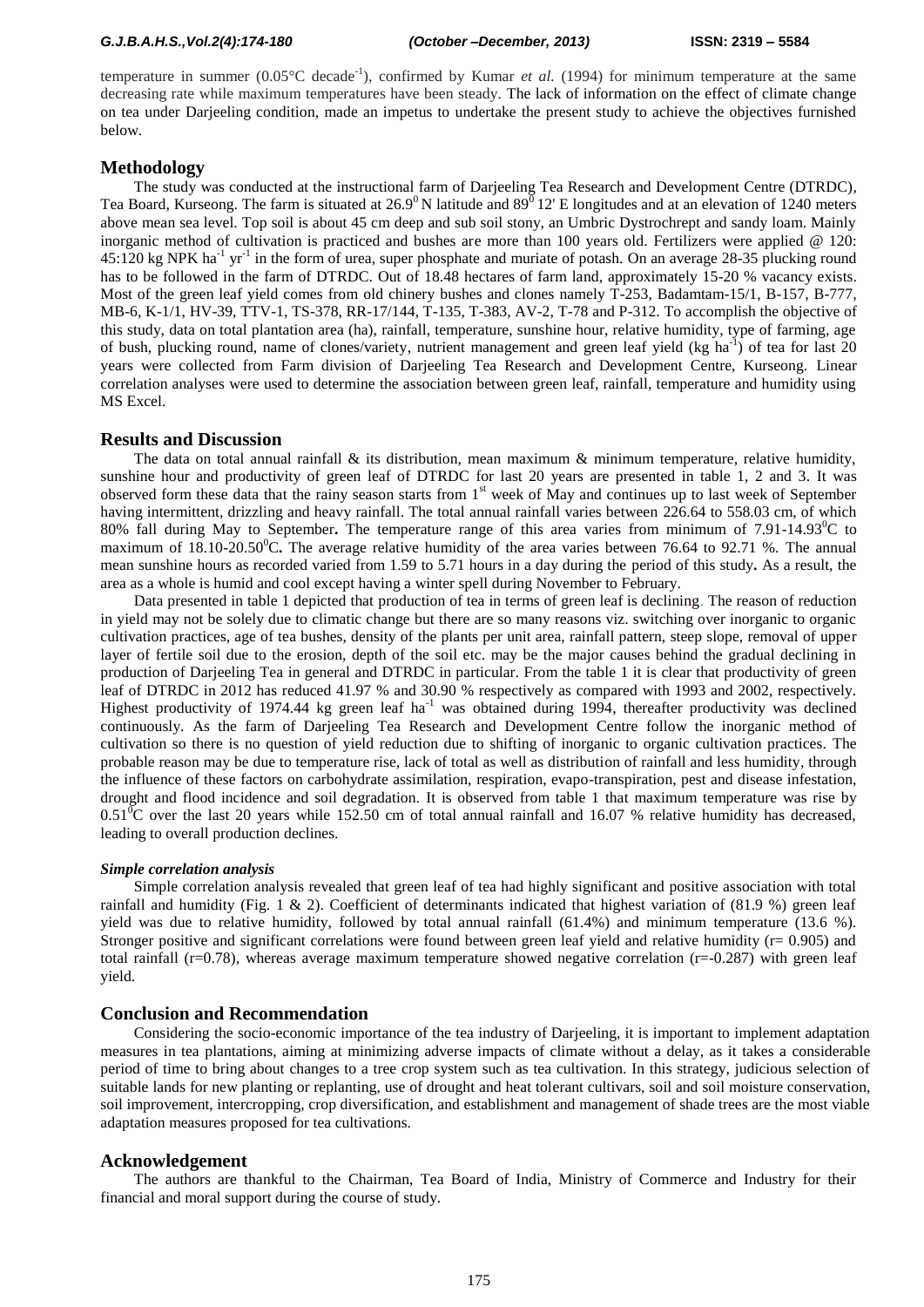### **Reference**

Ghosh, H. N. and Kumar, R. (1999). Seasonal variation in photosynthesis and productivity of young tea; *Experimental Agriculture* 35:71-85.

Hingane, L. S., K. R. Kumar, and Murty, B. V. R. (1985: Long term trends of surface air temperature in India. Journal of *Climatology*  5**:** 521–528.

IPCC, (2007). Contribution of Working Group I to the Fourth Assessment Report of the Intergovernmental Panel on Climate Change, S. Solomon, D. Qin, M. Manning, Z. Chen, M. Marquis, K.B. Averyt, M. Tignor, and H.L. Miller, eds., *Cambridge University Press, Cambridge, United Kingdom* and New York, N.Y.

Kumar, K. R., Kumar, K. K. and Pant, G. B. (1994). Diurnal asymmetry of surface temperature trends over India. *Geophysics Research Letter* 21: 677–680.

Tandon, T. W. (1992). Tea crop physiology; in Tea: Cultivation and consumption (eds) KC Willson and M N Clifford (London, Chapman & Hall) pp 173-199.

### *Annexure*

Table 1: Yearly average minimum and maximum temperature, relative humidity, sunshine hour, total rainfall and productivity of green leaf during the study period

|             |                | Temperature $\overline{({}^0C)}$ | <b>Relative</b> | <b>Sunshine</b> | <b>Total</b>  | Productivity      |  |  |
|-------------|----------------|----------------------------------|-----------------|-----------------|---------------|-------------------|--|--|
| Year        | <b>Minimum</b> | <b>Maximum</b>                   | <b>Humidity</b> | Hour            | rainfall (cm) | <b>Green</b> leaf |  |  |
|             |                |                                  |                 |                 |               | (kg/ha)           |  |  |
| 1993        | 13.33          | 19.99                            | 92.71           | 3.03            | 439.25        | 1828.47           |  |  |
| 1994        | 13.87          | 19.69                            | 92.42           | 3.62            | 467.87        | 1974.44           |  |  |
| 1995        | 14.88          | 18.89                            | 91.77           | 3.61            | 494.04        | 1666.42           |  |  |
| 1996        | 14.26          | 18.88                            | 91.17           | 3.72            | 425.77        | 1664.61           |  |  |
| 1997        | 14.64          | 19.24                            | 91.00           | 3.47            | 411.81        | 1658.52           |  |  |
| 1998        | 14.53          | 19.05                            | 90.79           | 2.96            | 558.03        | 1633.57           |  |  |
| 1999        | 14.47          | 19.67                            | 89.92           | 3.11            | 400.72        | 1605.23           |  |  |
| 2000        | 12.58          | 19.31                            | 89.60           | 2.70            | 399.71        | 1598.77           |  |  |
| 2001        | 11.02          | 18.77                            | 89.38           | 2.95            | 398.30        | 1549.83           |  |  |
| 2002        | 11.18          | 18.47                            | 89.21           | 2.66            | 387.15        | 1535.70           |  |  |
| 2003        | 10.73          | 18.10                            | 87.96           | 2.92            | 382.93        | 1496.39           |  |  |
| 2004        | 11.48          | 18.27                            | 86.29           | 2.83            | 382.31        | 1387.85           |  |  |
| 2005        | 10.73          | 19.16                            | 85.98           | 3.17            | 367.55        | 1458.41           |  |  |
| 2006        | 10.05          | 19.92                            | 82.72           | 3.19            | 367.36        | 1365.30           |  |  |
| 2007        | 8.38           | 19.20                            | 82.07           | 1.59            | 362.16        | 1357.41           |  |  |
| 2008        | 7.91           | 19.65                            | 82.00           | 2.06            | 334.78        | 1354.67           |  |  |
| 2009        | 8.30           | 19.63                            | 81.18           | 2.31            | 326.88        | 1353.35           |  |  |
| 2010        | 11.16          | 20.05                            | 78.20           | 2.78            | 226.64        | 1326.44           |  |  |
| 2011        | 13.93          | 20.23                            | 83.36           | 5.12            | 242.76        | 1207.68           |  |  |
| 2012        | 14.93          | 20.50                            | 76.64           | 5.71            | 286.75        | 1061.12           |  |  |
| <b>Mean</b> | 12.12          | 19.33                            | 86.72           | 3.18            | 383.14        | 1504.21           |  |  |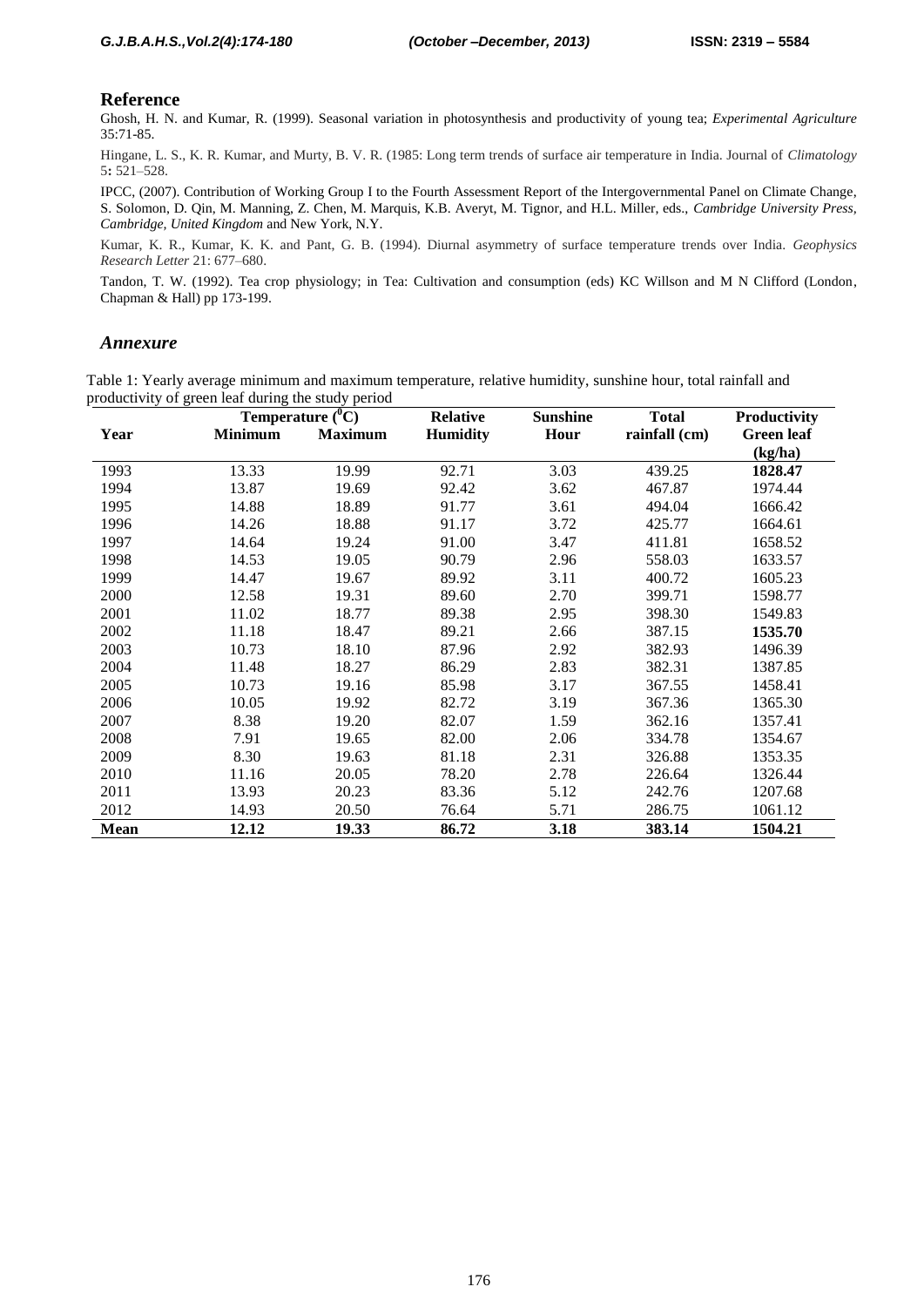|      | Table 2. Month wise distribution of familian (film) during the period of study. |                 |              |              |        |         |         |               |             |            |            |            |  |
|------|---------------------------------------------------------------------------------|-----------------|--------------|--------------|--------|---------|---------|---------------|-------------|------------|------------|------------|--|
| Year | <b>January</b>                                                                  | <b>February</b> | <b>March</b> | May<br>April |        | June    | July    | <b>August</b> | <b>Sept</b> | <b>Oct</b> | <b>Nov</b> | <b>Dec</b> |  |
| 1993 | 0.00                                                                            | 0.00            | 24.60        | 84.20        | 266.10 | 838.00  | 1130.80 | 706.60        | 613.80      | 175.40     | 0.00       | 32.00      |  |
| 1994 | 60.00                                                                           | 27.40           | 30.60        | 19.20        | 204.60 | 29.40   | 677.80  | 808.60        | 551.00      | 19.00      | 0.00       | 0.00       |  |
| 1995 | 10.00                                                                           | 17.80           | 50.00        | 28.00        | 149.50 | 1379.70 | 1278.50 | 823.90        | 893.20      | 51.80      | 240.00     | 18.00      |  |
| 1996 | 48.00                                                                           | 11.00           | 4.00         | 57.20        | 178.60 | 748.60  | 1007.30 | 1006.30       | 610.70      | 157.60     | 0.00       | 0.00       |  |
| 1997 | 7.20                                                                            | 13.50           | 89.50        | 19.60        | 121.30 | 369.70  | 750.00  | 890.40        | 748.00      | 8.20       | 0.00       | 251.40     |  |
| 1998 | 0.00                                                                            | 0.00            | 246.00       | 87.50        | 145.80 | 641.60  | 1367.00 | 1035.30       | 395.80      | 26.80      | 27.20      | 10.00      |  |
| 1999 | 0.00                                                                            | 0.00            | 30.60        | 60.20        | 427.10 | 938.60  | 1013.10 | 732.90        | 569.80      | 274.60     | 0.00       | 0.00       |  |
| 2000 | 5.00                                                                            | 0.00            | 15.00        | 127.60       | 498.40 | 995.80  | 1040.20 | 877.30        | 542.60      | 16.20      | 0.00       | 0.00       |  |
| 2001 | 0.00                                                                            | 0.00            | 0.00         | 62.80        | 194.40 | 709.80  | 655.80  | 235.40        | 372.60      | 9.20       | 12.40      | 14.00      |  |
| 2002 | 8.60                                                                            | 11.20           | 2.40         | 184.60       | 594.60 | 743.40  | 1240.00 | 732.30        | 474.40      | 0.00       | 0.00       | 5.60       |  |
| 2003 | 0.00                                                                            | 73.60           | 187.40       | 204.00       | 180.40 | 1340.70 | 1811.80 | 602.00        | 648.80      | 279.80     | 0.00       | 251.80     |  |
| 2004 | 0.00                                                                            | 0.00            | 20.80        | 123.60       | 288.20 | 570.20  | 1268.00 | 828.40        | 363.40      | 129.00     | 24.00      | 6.00       |  |
| 2005 | 105.00                                                                          | 25.20           | 145.60       | 269.80       | 222.00 | 858.80  | 1048.80 | 1211.10       | 327.60      | 158.40     | 4.00       | 16.20      |  |
| 2006 | 11.40                                                                           | 0.00            | 6.20         | 164.60       | 435.20 | 610.00  | 893.30  | 248.30        | 1225.40     | 38.40      | 0.00       | 40.80      |  |
| 2007 | 1.20                                                                            | 141.20          | 5.40         | 51.80        | 293.20 | 477.10  | 1313.30 | 821.80        | 808.20      | 10.40      | 8.20       | 75.40      |  |
| 2008 | 83.20                                                                           | 42.60           | 176.20       | 28.60        | 414.50 | 634.20  | 1592.80 | 1338.60       | 279.20      | 58.20      | 6.60       | 24.00      |  |
| 2009 | 8.20                                                                            | 4.20            | 25.60        | 256.40       | 494.00 | 648.90  | 1024.50 | 925.60        | 394.30      | 32.20      | 0.00       | 9.20       |  |
| 2010 | 0.00                                                                            | 0.00            | 0.00         | 49.10        | 15.60  | 1021.20 | 1280.20 | 1280.50       | 536.80      | 74.30      | 0.00       | 0.00       |  |
| 2011 | 5.20                                                                            | 9.00            | 17.80        | 143.50       | 361.50 | 785.00  | 940.50  | 669.50        | 684.00      | 57.50      | 2.00       | 0.00       |  |
| 2012 | 9.50                                                                            | 3.50            | 2.50         | 85.50        | 60.00  | 489.00  | 1555.00 | 478.50        | 157.50      | 26.50      | 0.00       | 0.00       |  |

Table 2: Month wise distribution of rainfall (mm) during the period of study.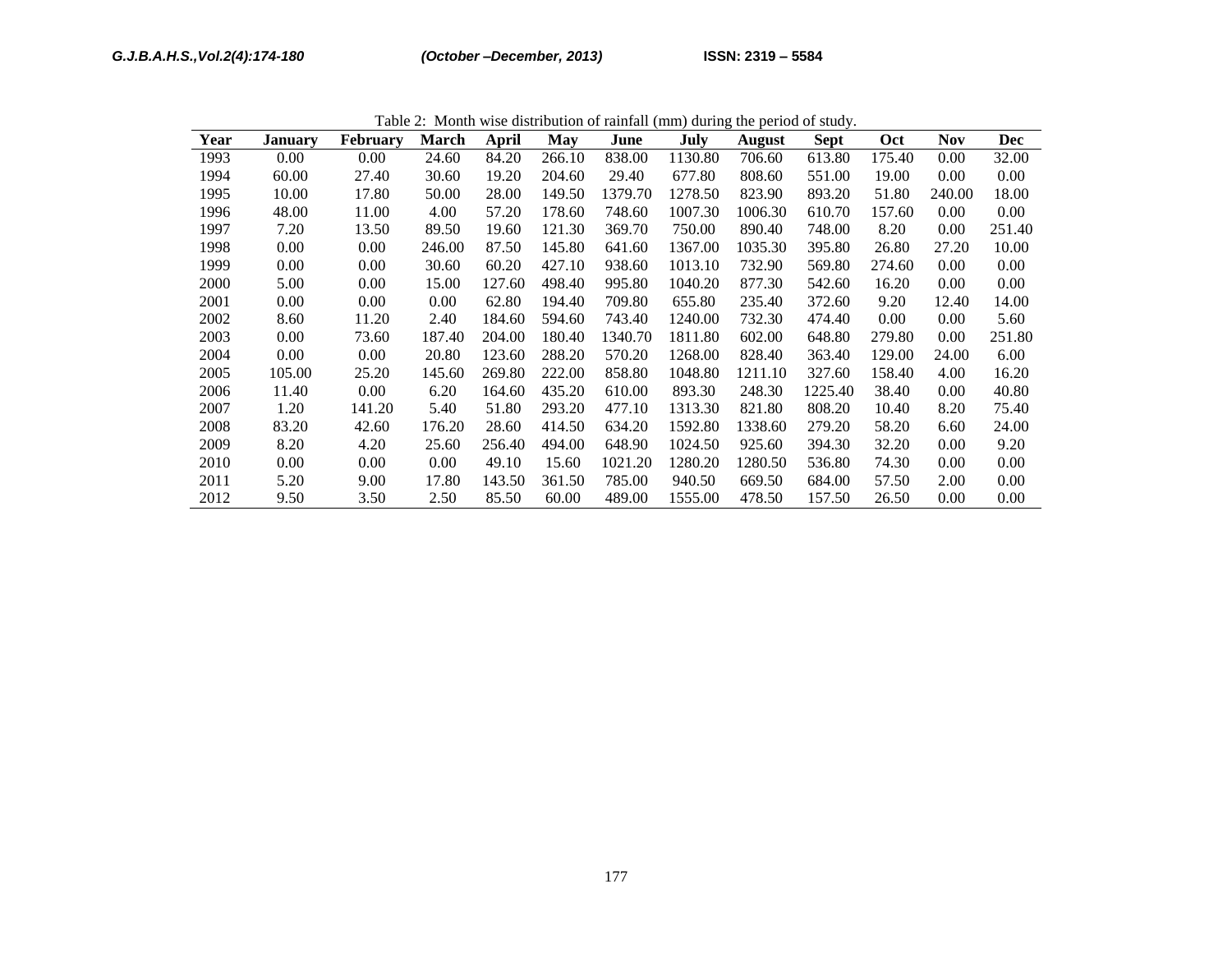| Table 3: Monthly mean maximum and minimum temperature during the study period. |                             |             |           |      |                |                |      |           |      |                                                    |      |      |     |     |                |           |      |           |           |           |                                                    |           |        |      |
|--------------------------------------------------------------------------------|-----------------------------|-------------|-----------|------|----------------|----------------|------|-----------|------|----------------------------------------------------|------|------|-----|-----|----------------|-----------|------|-----------|-----------|-----------|----------------------------------------------------|-----------|--------|------|
|                                                                                | Maximum temperature $(^0C)$ |             |           |      |                |                |      |           |      | Minimum temperature $(^0C)$                        |      |      |     |     |                |           |      |           |           |           |                                                    |           |        |      |
| Year                                                                           |                             |             |           |      |                |                |      |           |      | Jan Feb Mar Apr May June July Aug Sept Oct Nov Dec |      |      |     |     |                |           |      |           |           |           | Jan Feb Mar Apr May June July Aug Sept Oct Nov Dec |           |        |      |
| 1993                                                                           | 14.1                        |             | 16.0 18.9 |      | 22.3 21.9 23.1 |                | 23.3 | 22.5 22.6 |      | 20.6                                               | 18.1 | 16.5 | 3.1 |     | 9.0 11.1 14.1  |           |      | 15.6 18.2 |           | 18.4 18.2 | 16.8                                               | 14.7      |        | 90   |
| 1994                                                                           | 14.9                        | 13.9        | -19.1     | 22.0 | 23.5           | 22.6           | 23.2 | 23.7      | 22.6 | 20.0                                               | 17.8 | 13.0 | 7.6 | 6.8 | 11.9 14.3      |           | 17.1 | 18.8      | 19.1      | 19.2      | 18.2                                               | 14.2      | -12.0  | 72   |
| 1995                                                                           | 12.8                        | 13.2        | 18.2      | 22.7 | 22.8           | 21.4           | 21.2 | 21.8      | 21   | 20.4                                               | 17.8 | 13.4 | 7.8 | 9.2 | 13             | 16.4      | 19.5 | 19.0      | 18.7      | 19.4      | 18.0                                               | 15.8      | 12.8   | 9.0  |
| 1996                                                                           | 11.4                        | 15.5        | -19.6     | 22.9 | 20.6           | 21.0           | 20.3 | 24.5      | 21.7 | 18.7                                               | 16.5 | 13.9 | 7.5 |     | 10.2 13.2 15.8 |           | 16.1 | 17.9      | 18.3      | -18.4     | 17.9                                               | 15.4 11.7 |        | 8.7  |
| 1997                                                                           | 13.0                        | 12.5        | 17.5      |      |                | 23.2 23.5 23.8 | 24.0 | 22.1      | 20.5 | 20.0                                               | 17.3 | 13.5 | 8.5 |     | 8.9 12.5 15.5  |           | 17.3 | 18.0      | 20        | 19.8      | 18.2                                               | 15.5      | - 12.7 | 8.8  |
| 1998                                                                           | 11.8                        |             | 14.0 15.9 |      |                | 21.2 22.8 21.0 | 21.5 | 21.5      | 22.1 | 20.8                                               | 19.2 | 16.8 | 7.1 | 8.9 |                | 10.9 16.0 | 18.0 | 19.8      | 19.2      | 19.0      | 18.3                                               | 14.7      | 13.0   | 9.4  |
| 1999                                                                           | 14.3                        | 18.7        | 20.9      |      | 21.6 20.3      | 22.6           | 21.2 | 21.9      | 20.9 | 20.1                                               | 18.0 | 15.5 | 7.3 |     | 11.0 13.5 16.2 |           | 16.2 | 18.4      | 18.3 18.5 |           | 17.4                                               | 16        | 11.8   | 9.0  |
| 2000-                                                                          | 12.7                        | 13.0        | 16.0      | 21.4 | 22.3           | 23.5           | 23.5 | 23.0      | 22.5 | 22.9                                               | 18.2 | 12.7 | 6.3 | 6.0 |                | 9.0 14.8  | 15.9 | 16.6      | 16.5      | 172       | 15.9                                               | 14.2      | 11 0   | 76   |
| 2001                                                                           | 117                         | 11.8        | -18.6     | 20.5 | 19.6           | 20.6           | 24.3 | 25.0      | 20.4 | 21.8                                               | 18.2 | 12.8 | 5.6 | 8.9 | 11.6 12.7      |           | 13.0 | 13.3      |           | 13.2 13.7 | 12.8                                               | 12.1      | 9.5    | 5.8  |
| 2002                                                                           |                             | 12.6 13.4   | 13.5      |      | 16.0 19.8      | 20.4           | 24.0 | 23.7      | 22.9 | 22.0                                               | 18.4 | 14.9 | 5.5 | 5.8 | 7.7 11         |           | 13.8 | 14.0      | 15.8 16.5 |           | 13.4                                               | 12.3      | 10.3   | 8.0  |
| 2003.                                                                          | 11.5                        |             | 13.0 14.0 | 17.5 | 19.8           | 20.5           | 21.8 | 22.9      | 22.6 | 21.5                                               | 18.4 | 13.7 | 5.6 | 6.2 | 7.3            | 10.1      | 13.8 | 14.0      | 14.5      | 13.6      | 13.5                                               | 12.5      | -9.8   | 7.8  |
| 2004                                                                           |                             | $11.2$ 11.6 | 13.5      |      | 20.0 21.0      | 21.2           | 23.0 | 23.2      | 21.7 | 22.4                                               | 17.9 | 12.5 | 5.8 | 6.0 |                | 9.6 12.5  | 13.8 | 13.7      | 14.8      | 16.8      | 14.2                                               | 13.7      | 10.4   | 6.5  |
| 2005                                                                           | 12.0                        | 13.4        | 17.3      |      | 21.5 21.9      | 22.5           | 22.3 | 22.3      | 22.5 | 21.8                                               | 18.5 | 13.9 | 5.2 | 5.6 |                | 9.0 11.5  | 13.5 | 13.8      | 13.9      | -14       | 14.3                                               | 12.8      | -9.8   | 5.3  |
| 2006                                                                           | 12.0                        | 13.5        | 15.3      | 19.1 | 24.0           | 23.4           | 23.1 | 27.0      | 24.6 | 22.2                                               | 19.2 | 15.6 | 4.8 | 5.9 | 7.1            | -11       | 14.1 | 13.5      | 13.3      | 14.6      | 13.4                                               | 11.0      | 7.7    | 4.2  |
| 2007                                                                           | 12.6                        |             | 13.0 15.5 |      |                | 18.4 21.4 23.4 | 22.7 | 23.6 24.1 |      | 22.8                                               | 19.1 | 13.8 | 3.4 | 3.0 | 6.8            | 9.7       | 11.3 | 11.3      | 11.7      | 11.7      | 10.9                                               | 9.9       | 7.1    | 3.8  |
| 2008                                                                           | 12.7                        | 13.8        | 16.2      |      | 20.4 24.0      | 23.9           | 23.8 | 24.3      | 23.3 | 22.1                                               | 17.5 | 13.8 | 3.2 | 4.2 | 5.9            | 8.0       | 10.6 | 11.0      | -11.1     | 10.7      | 10.6                                               | 9.2       | 6.6    | 3.8  |
| 2009                                                                           | 11.2                        | 14.6        | 15.6      | 21.7 | 23.0           | 24.7           | 24.9 | 23.8 22.8 |      | 20.9                                               | 20.1 | 17.3 | 2.8 | 4.6 | 6.2            | 10.5      | 11.0 | 13.0      | 13.8      | 11.2      | 10.0                                               | 8.6       | 5.0    | 2.9  |
| 2010                                                                           | 16.3                        | 16.3        | 19.7      | 18.2 | 20.5           | 22.8           | 24.6 | 23.2      | 21.9 | 20.5                                               | 17.5 | 14.0 | 3.4 | 3.8 | 7.4            | 11.4      | 12.8 | 14.5      | 16.0      | 15.5      | 14.6                                               | 13.2      | 11.5   | 9.8  |
| 2011                                                                           | 12.8                        | 16.6        | 17.5      |      | 22.2 22.6      | 23.7           | 22.5 | 23.3      | 22.9 | 21.4                                               | 18.1 | 19.1 | 3.0 | 5.3 | 8.2            | 15.1      | 17.2 | 18.8      | 19.3      | 18.5      | 18.5                                               | 16.5      | 12.7   | 14.0 |
| 2012                                                                           | 12.3                        | 16.4        | 20.6      | 22.0 |                | 25.0 23.4      | 23.2 | 24.5      | 23.0 | 21.6                                               | 18.6 | 15.2 | 6.8 |     | 10.1 13.4 15.8 |           | 18.4 | 19.5      | 19.5 19.5 |           | 18.7                                               | 15.9      | 12.1   | 9.4  |

Table 3: Monthly mean maximum and minimum temperature during the study period.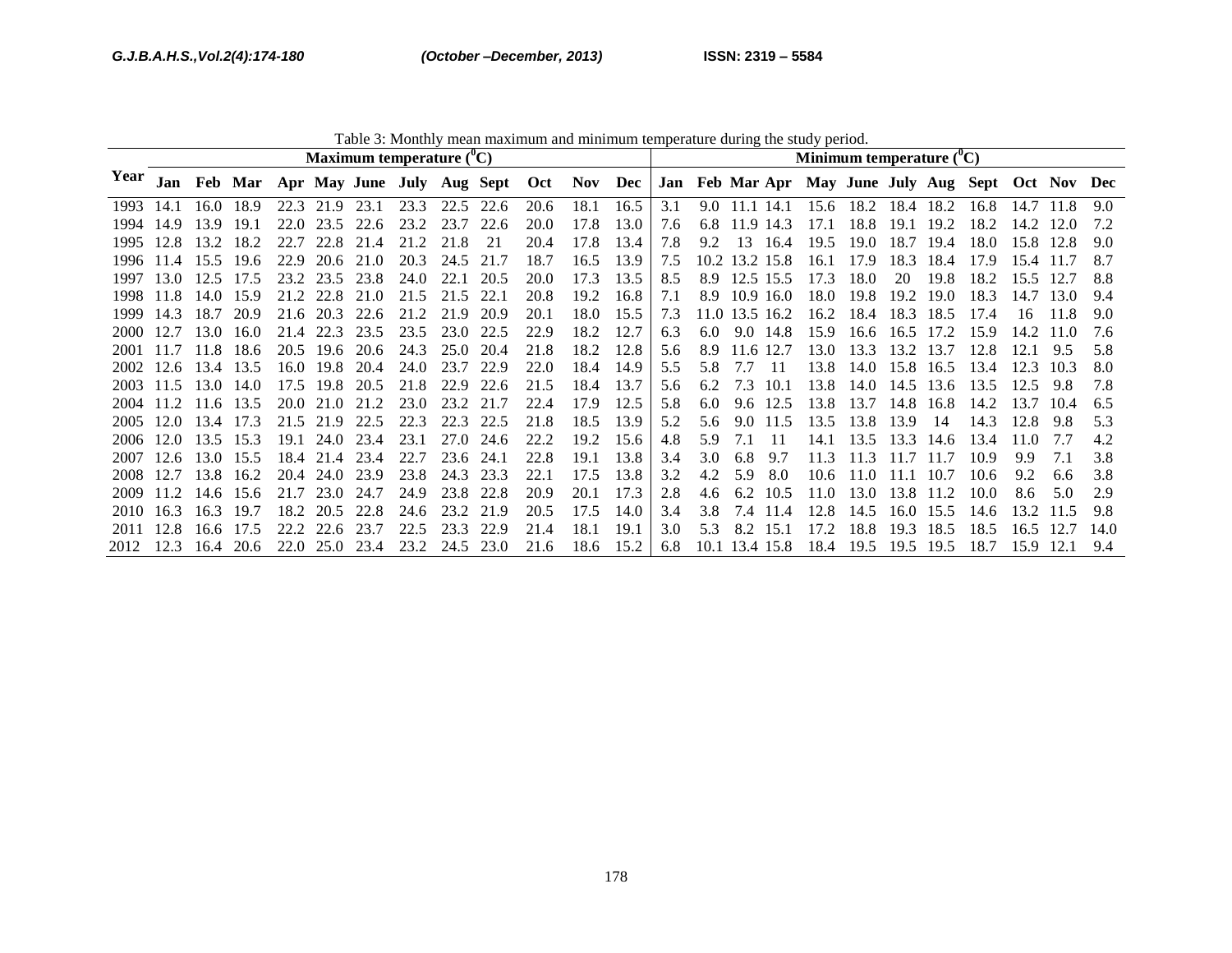

Fig. 1: Correlation coefficient between total rainfall and productivity of tea.



Fig. 2: Correlation coefficient between relative humidity and productivity of tea.